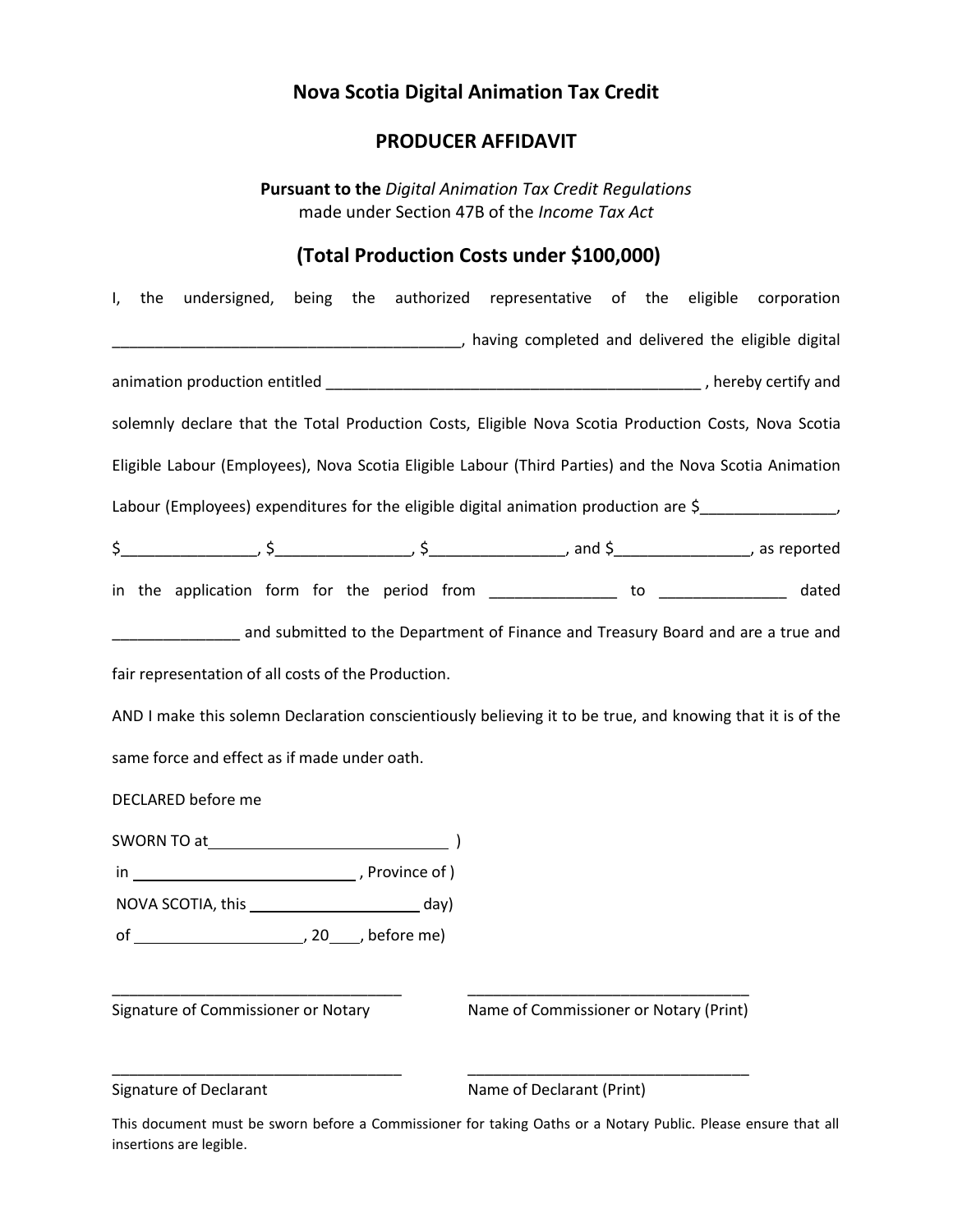# **Nova Scotia Digital Animation Tax Credit**

# **CERTIFICATE OF ELECTION**

**Pursuant to the** *Digital Animation Tax Credit Regulations*  made under Section 47B of the *Income Tax Act*

I own property rights to the digital animation production \_\_\_\_\_\_\_\_\_\_\_\_\_\_\_\_\_\_\_\_\_\_

and hereby agree that neither I nor any other officer of the corporation

\_\_\_\_\_\_\_\_\_\_\_\_\_\_\_\_\_\_\_\_\_\_\_\_\_\_\_\_\_\_\_\_\_\_\_\_\_\_ will apply for the Nova Scotia Digital Animation Delegating Corporation

Tax Credit in respect of this product.

Applicant Corporation

I authorize \_\_\_\_\_\_\_\_\_\_\_\_\_\_\_\_\_\_\_\_\_\_\_\_\_\_\_\_\_\_\_\_\_\_\_\_\_\_ to apply for the Nova Scotia Digital

Animation Tax Credit and renounce any entitlement now, in the past, and in the future to the

Nova Scotia Digital Animation Tax Credit for this production.

Delegating Corporation's Address

Authorized Person's Name (Print)

Authorized Person's Signature

Authorized Person's Title

Date (YYYY/MM/DD)